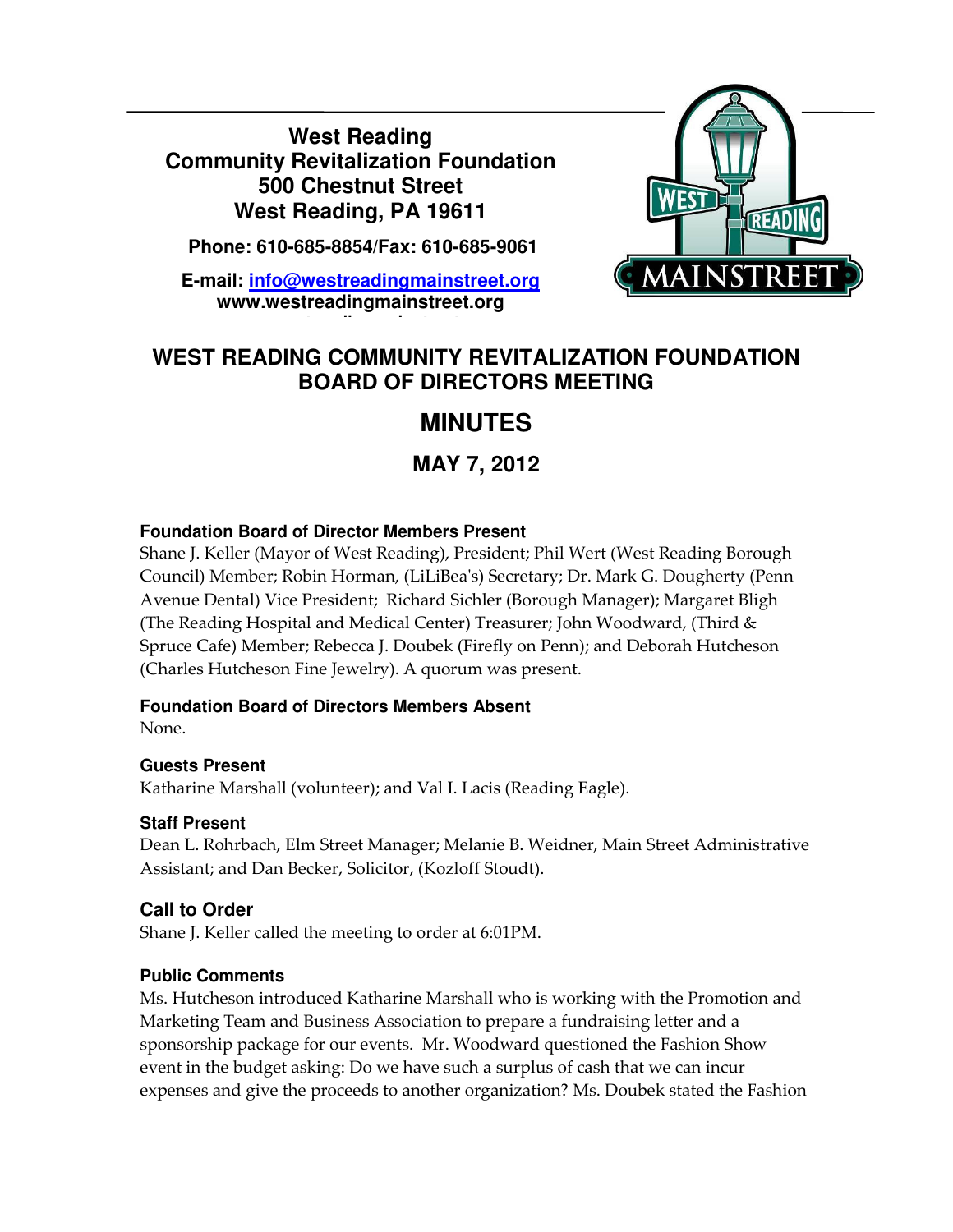Show is Tina Shank's event and should not have been included in the budget. Mr. Keller said there have been problems in the past regarding committees operating independent of the board. Ms. Doubek asked for specifics. Mr. Keller mentioned a lack of communication between committees and the board; handshake agreements; and the handling of cash which jeopardizes the organization when time comes for our audit. He stated our new Governance Guidelines are a way we are attempting to get better control on our operations. Mr. Keller thanked Ms. Marshall for taking steps in the right direction and applauded the hard work of all CRF volunteers.

#### **Approval of Joint Authority/Foundation March Meeting Minutes**

Mr. Keller noted that tonight's meeting was advertised as a joint Authority/Foundation meeting so we could pass the March minutes.

MOTION to approve the Main Street Authority (MSA) board minutes for March 2012 was made by John Woodward and seconded by Phil Wert. (3-0)

MOTION to approve the Main Street Foundation (MSF) board minutes for March 2012 was made by Robin Horman and seconded by Deborah Hutcheson. (8-0)

#### **Foundation Treasurer's Report**

The CRF April financial reports were included in member's packets. CRF Treasurer Margaret Bligh noted the bank accounts for the MSA and MSF have all been closed and their assets transferred to the CRF.

MOTION to approve Phil Wert as the Main Street Authority Treasurer was made by Phil Wert and seconded by Shane Keller. (3-0)

MOTION to approve the Main Street Authority financial report for March 2012 was made by John Woodward and seconded by Phil Wert. (3-0)

MOTION to approve the Main Street Foundation financial report for March 2012 was made by Dr. Mark G. Dougherty and seconded by Rebecca J. Doubek. (8-0)

MOTION to approve the April CRF financial report and accounts payable report was made by Deborah Hutcheson and seconded by Dr. Mark G. Dougherty. (9-0)

A DRAFT 2012 CRF Budget was included in member's packets. A discussion ensued concerning various events and staff was instructed to adjust the budget accordingly. Mr. Rohrbach commented CRF Committee Chairs need to follow the budget categories more when planning events. Ms. Doubek mentioned Ms. Weidner currently provides committees with copies of the budget.

Ms. Weidner reported new bank accounts have been opened at Customer's Bank, VIST Bank, and Sovereign Bank. Signers need to visit Sovereign Bank at 840 Penn Avenue, Wyomissing or contact Argetime Evans (610.378.8511) to make arrangements.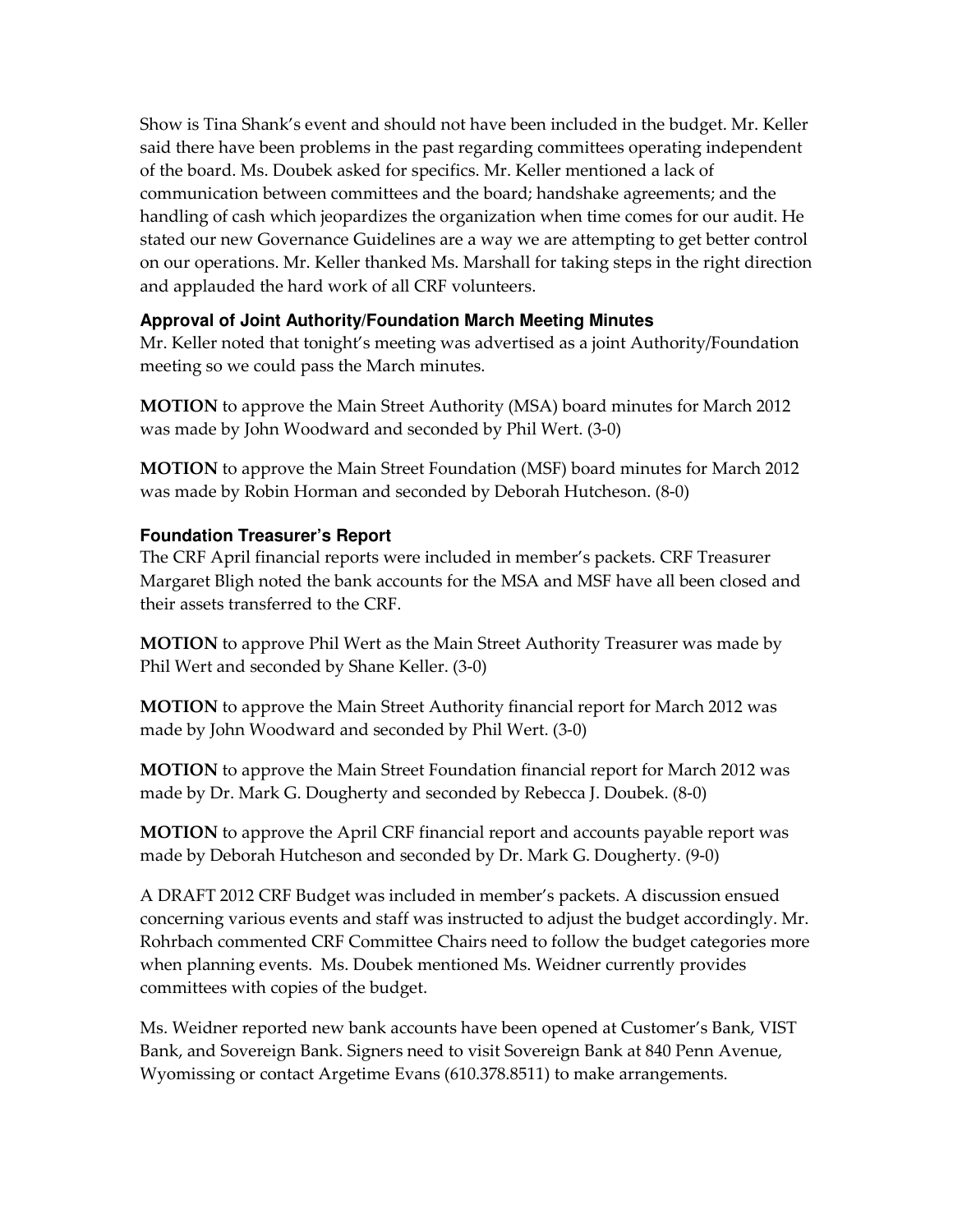#### **Promotion and Marketing Team**

Ms. Hutcheson reported *First Thursday on Penn* event had music for the first time this season and generated business for her shop. The Love West Reading Block Party was busy last year and seems to come at a good time. It's anticipated many merchants will participate in decorating for the Armed Forces Day Parade. So far over 70 artists have applied to Art on the Avenue and forty-five have confirmed their participation and the others have until Mother's Day to confirm. Finally, Ms. Hutcheson reported she and Ms. Doubek are moving forward with *Fall Festival on the Avenue* lining up beer and bands. Ms. Doubek added West Reading Elementary Center is interested in using our events to raise funds for their annual Camp Out for graduating  $6<sup>th</sup>$ -graders.

#### **Business Association**

There was no Business Association report.

#### **Elm Street Report**

A copy of the Elm Street Manager Report was included in member's packets. Dean L. Rohrbach, ESM, reported DCED has contacted him and is now reneging on our Keystone Community designation and \$50,000 implementation grant. They will, however, fund our public improvement grant at \$250,000. They say we need to come up with an additional \$13,495/year for five-years (\$67,475 total) commitment to make up the difference between borough's \$35,000 and actual salary & benefit total of \$48,495. It must be a five-year commitment of \$13,495/year. A solution to this problem is to either reduce the ESM salary by \$13,495 or eliminate all benefits for the ESM position.

MOTION to approve Resolution No. 1205-01-CRF authorizing the CRF to guarantee \$13,500 a year required for five-years (\$67,500) to provide the ESM with benefits was made by Dr. Mark G. Dougherty and seconded by Rebecca J. Doubek. (9-0)

The solicitor was asked to explain the property acquisition process under the PARR program. Mr. Becker responded the board can designate someone to negotiate an agreement of sale using the standard PA Association of Realtors® form with certain conditions such as bank financing, environmental tests, and the board's final approval. The board's approval could come by having a quorum during an Executive Session which could be called anytime and wouldn't require any advance advertising. At that time VIST Bank would work with us to complete their environmental questionnaire. Once a sales agreement is received, we would work with the County Rehab Specialist to determine the amount of work needed to get the property to where it is saleable. At that time, VIST would receive the sales agreement and the Rehab Specialist's estimate which would then be supplied to an appraiser. After the appraisal is received VIST would set a settlement date with a title company. Prior to settlement VIST would need an insurance certificate listing VIST Bank as first mortgagee and the amount of insurance would be for the cost of the property plus improvements (or the as completed appraised value). We would also need a formal resolution from the CRF board specifically allowing the organization to purchase to property. We can then settle so that the property can be